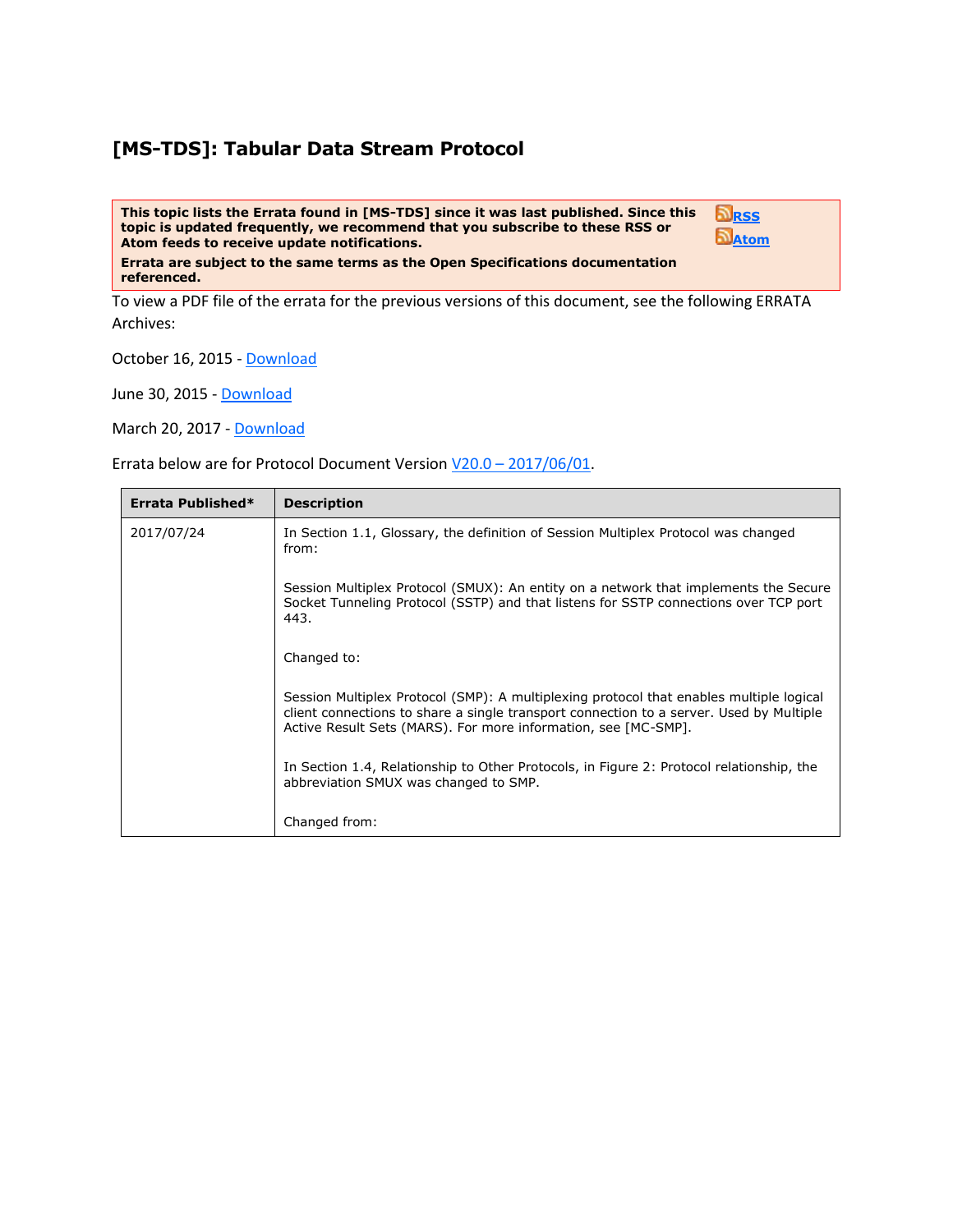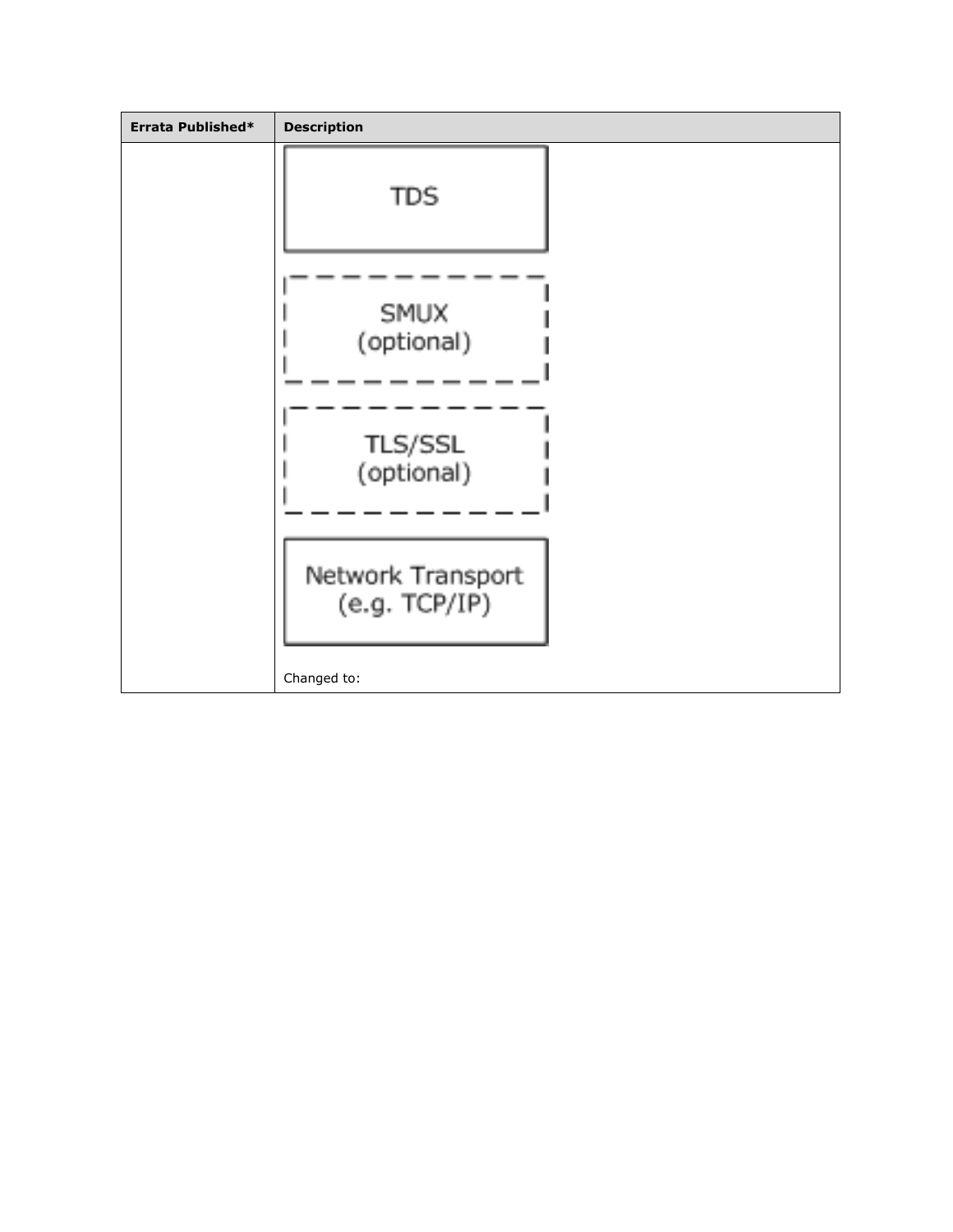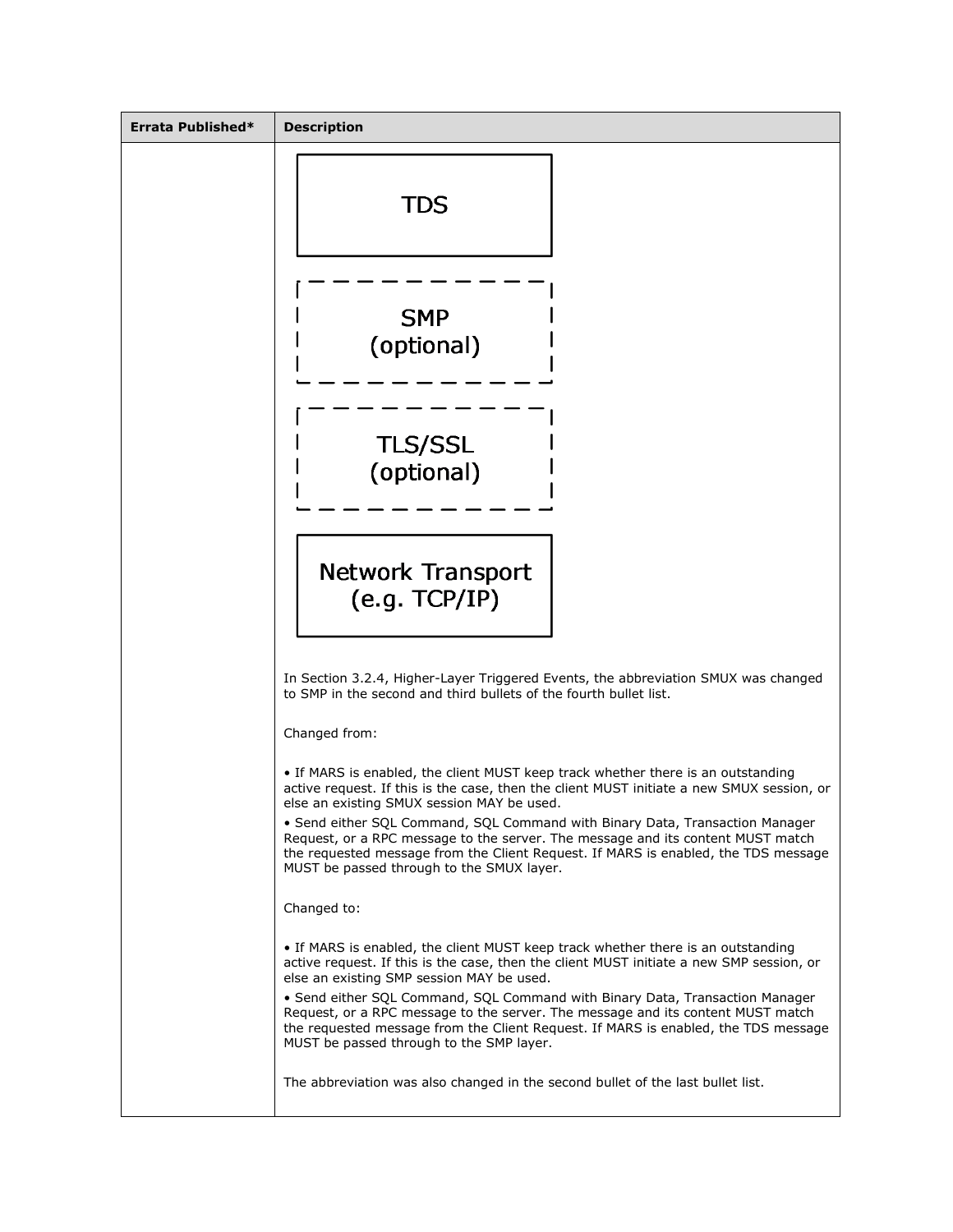| Errata Published* | <b>Description</b>                                                                                                                                                                                                                  |  |  |  |  |
|-------------------|-------------------------------------------------------------------------------------------------------------------------------------------------------------------------------------------------------------------------------------|--|--|--|--|
|                   | Changed from:                                                                                                                                                                                                                       |  |  |  |  |
|                   | • Send an Attention message to the server. This indicates to the server that the client<br>intends to abort the currently executing request. If MARS is enabled, the Attention<br>message MUST be passed through to the SMUX layer. |  |  |  |  |
|                   | Changed to:                                                                                                                                                                                                                         |  |  |  |  |
|                   | • Send an Attention message to the server. This indicates to the server that the client<br>intends to abort the currently executing request. If MARS is enabled, the Attention<br>message MUST be passed through to the SMP layer.  |  |  |  |  |
|                   | In Section 3.2.5.6, Logged In State, in the third sentence, the abbreviation SMUX was<br>changed to SMP.                                                                                                                            |  |  |  |  |
|                   | Changed from:                                                                                                                                                                                                                       |  |  |  |  |
|                   | If MARS is enabled, the TDS client MUST send the appropriate request to the SMUX<br>layer.                                                                                                                                          |  |  |  |  |
|                   | Changed to:                                                                                                                                                                                                                         |  |  |  |  |
|                   | If MARS is enabled, the TDS client MUST send the appropriate request to the SMP<br>layer.                                                                                                                                           |  |  |  |  |
|                   | In Section 3.3.5.7, Client Request Execution State, in the fifth bullet of the bullet list,<br>the abbreviation SMUX was changed to SMP.                                                                                            |  |  |  |  |
|                   | Changed from:                                                                                                                                                                                                                       |  |  |  |  |
|                   | • If MARS is enabled, all TDS server responses to client request messages MUST be<br>passed through to the SMUX layer.                                                                                                              |  |  |  |  |
|                   | Changed to:                                                                                                                                                                                                                         |  |  |  |  |
|                   | . If MARS is enabled, all TDS server responses to client request messages MUST be<br>passed through to the SMP layer.                                                                                                               |  |  |  |  |
| 2017/07/24        | In Section 2.2.3.1.1, Type, in the first table, the heading of the third column was<br>changed from:                                                                                                                                |  |  |  |  |
|                   | Buffer data?                                                                                                                                                                                                                        |  |  |  |  |
|                   | Changed to:                                                                                                                                                                                                                         |  |  |  |  |
|                   | Packet contains data?                                                                                                                                                                                                               |  |  |  |  |
| 2017/07/24        | In Section 1.3, Overview, the word "buffer" was changed to "packet" in the<br>penultimate paragraph.                                                                                                                                |  |  |  |  |
|                   | Changed from:                                                                                                                                                                                                                       |  |  |  |  |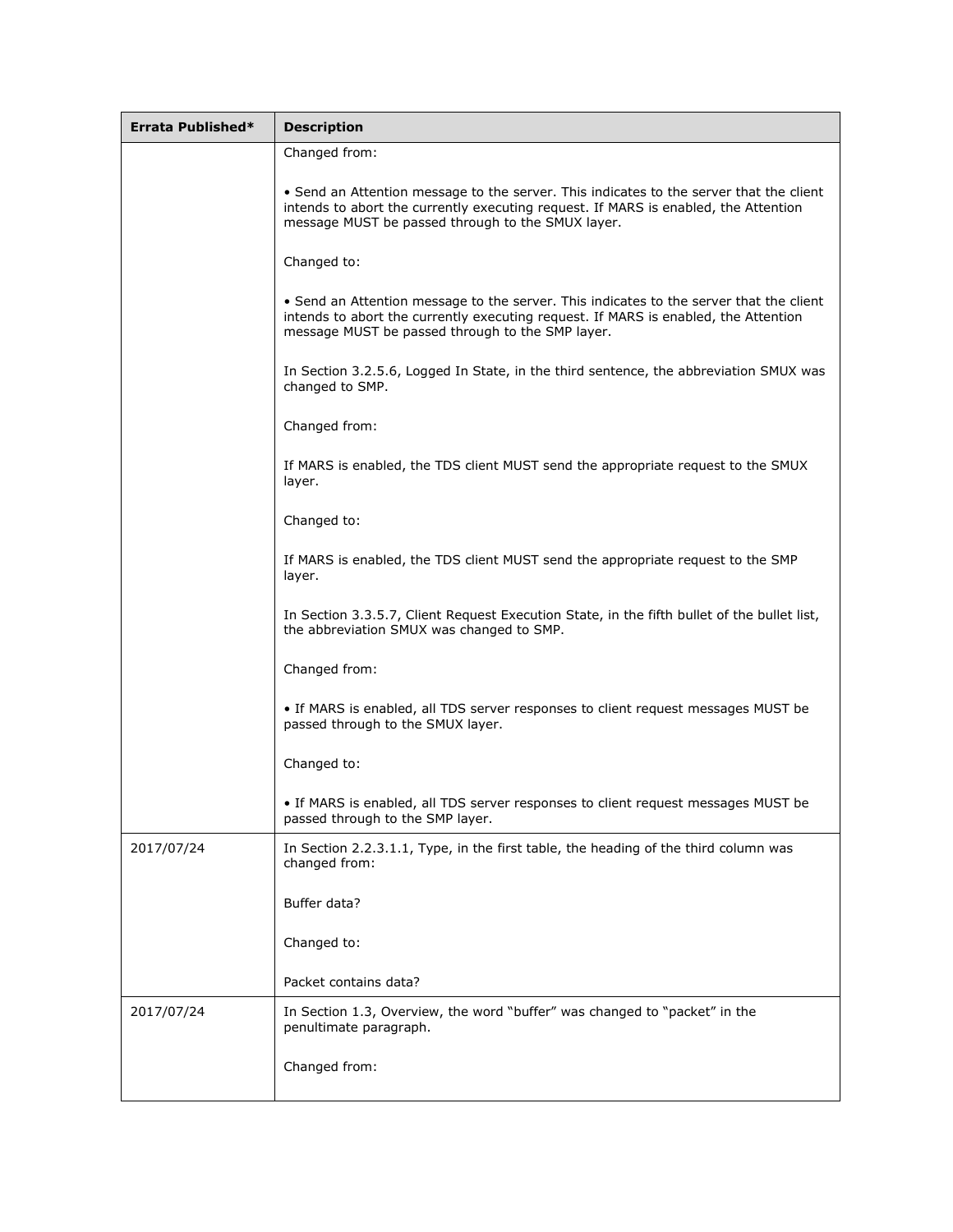| Errata Published* | <b>Description</b>                                                                                                                                      |  |  |
|-------------------|---------------------------------------------------------------------------------------------------------------------------------------------------------|--|--|
|                   | For more information about the correlation between data stream and TDS buffer, see<br>section 2.2.4 <1>                                                 |  |  |
|                   | Changed to:<br>For more information about the correlation between data stream and TDS packet, see<br>section $2.2.4 < 1$                                |  |  |
|                   | In Section 2.2.1.7, Attention, the word "buffer" was changed to "packet" in the last<br>sentence.                                                       |  |  |
|                   | Changed from:                                                                                                                                           |  |  |
|                   | For more details about the buffer header status code, see section 2.2.3.1.2.                                                                            |  |  |
|                   | Changed to:                                                                                                                                             |  |  |
|                   | For more details about the packet header status code, see section 2.2.3.1.2.                                                                            |  |  |
|                   | In Section 2.2.3.1, Packet Header, the word "buffer" was changed to "packet" in the<br>last sentence of the first paragraph.                            |  |  |
|                   | Changed from:                                                                                                                                           |  |  |
|                   | Most importantly, the buffer header states the Type and Length of the entire packet.                                                                    |  |  |
|                   | Changed to:                                                                                                                                             |  |  |
|                   | Most importantly, the packet header states the Type and Length of the entire packet.                                                                    |  |  |
|                   | In Section 2.2.3.1.1, Type, in the second table, the heading of the third column was<br>changed from:                                                   |  |  |
|                   | Buffer header type                                                                                                                                      |  |  |
|                   | Changed to:                                                                                                                                             |  |  |
|                   | Packet header type                                                                                                                                      |  |  |
|                   | The title of Section 2.2.5.8 was changed from:                                                                                                          |  |  |
|                   | Data Buffer Stream Tokens                                                                                                                               |  |  |
|                   | Changed to:                                                                                                                                             |  |  |
|                   | Data Packet Stream Tokens                                                                                                                               |  |  |
|                   | In Section 2.2.6.5, PRELOGIN, under the subheading "Encryption", the word "buffer"<br>was changed to "packet" in the penultimate paragraph and example. |  |  |
|                   | Changed from:                                                                                                                                           |  |  |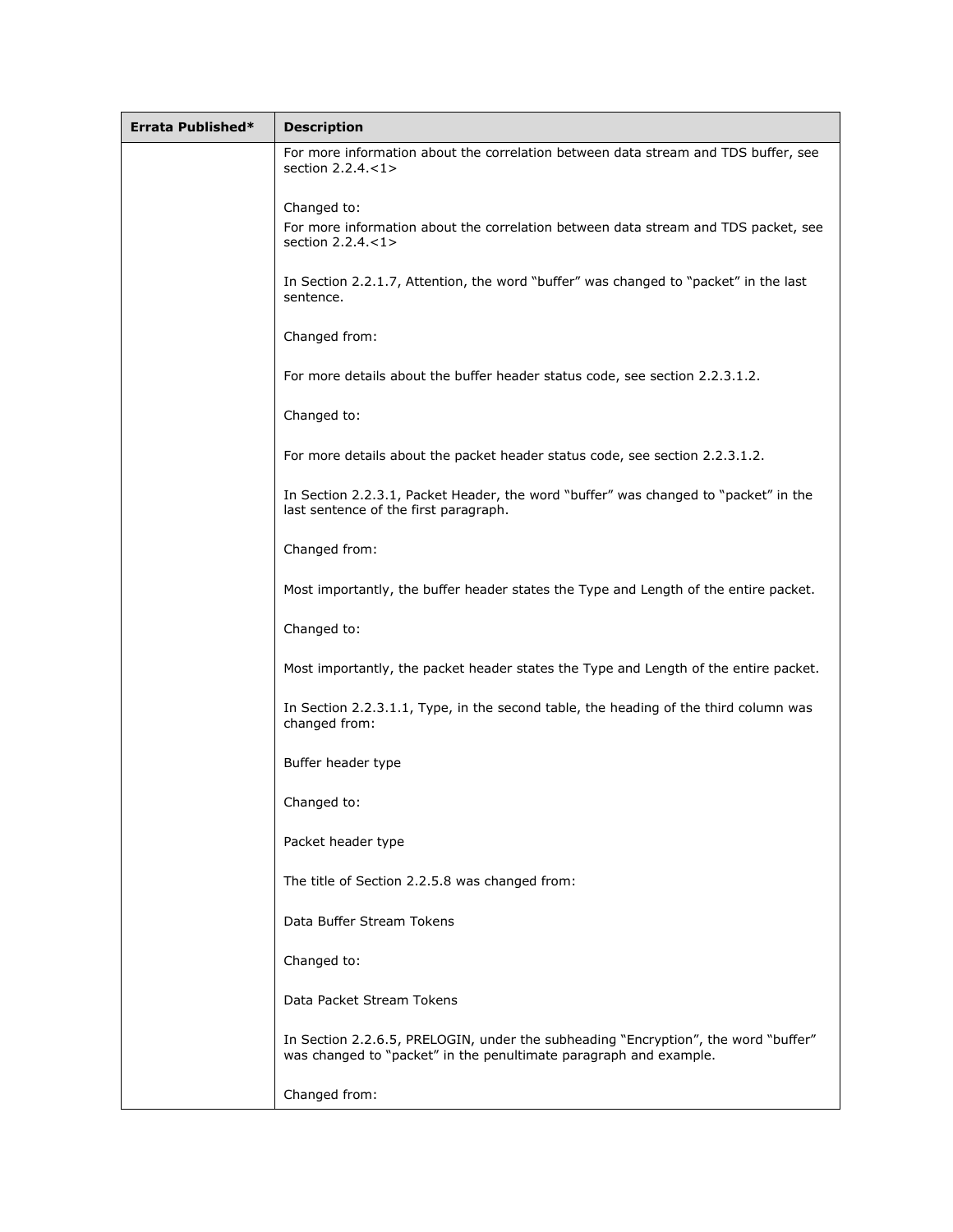| Errata Published* | <b>Description</b>                                                                                                                                                                                                                                                                                  |  |  |  |  |
|-------------------|-----------------------------------------------------------------------------------------------------------------------------------------------------------------------------------------------------------------------------------------------------------------------------------------------------|--|--|--|--|
|                   | If client and server negotiate to enable encryption, an SSL handshake takes place<br>immediately after the initial PRELOGIN/table response message exchange. The SSL<br>payloads MUST be transported as data in TDS buffers with the message type set to<br>0x12 in the packet header. For example: |  |  |  |  |
|                   | 0x 12 01 00 4e 00 00 00 00// Buffer Header<br>0x 16 03 01 00 &// SSL payload                                                                                                                                                                                                                        |  |  |  |  |
|                   | Changed to:                                                                                                                                                                                                                                                                                         |  |  |  |  |
|                   | If client and server negotiate to enable encryption, an SSL handshake takes place<br>immediately after the initial PRELOGIN/table response message exchange. The SSL<br>payloads MUST be transported as data in TDS packets with the message type set to<br>0x12 in the packet header. For example: |  |  |  |  |
|                   | 0x 12 01 00 4e 00 00 00 00// Packet Header<br>0x 16 03 01 00 &// SSL payload                                                                                                                                                                                                                        |  |  |  |  |
|                   | In Section 4.14, TVP Insert Statement, "BufferData" was changed to "PacketData" in<br>the following lines of XML.                                                                                                                                                                                   |  |  |  |  |
|                   | Changed from:                                                                                                                                                                                                                                                                                       |  |  |  |  |
|                   | <tds version="katmai"><br/><bufferdata><br/><math>\cdot</math> <math>\cdot</math></bufferdata></tds>                                                                                                                                                                                                |  |  |  |  |
|                   | <br>$\langle /tds \rangle$                                                                                                                                                                                                                                                                          |  |  |  |  |
|                   | Changed to:                                                                                                                                                                                                                                                                                         |  |  |  |  |
|                   | <tds version="katmai"><br/><packetdata></packetdata></tds>                                                                                                                                                                                                                                          |  |  |  |  |
|                   | <br>                                                                                                                                                                                                                                                                                                |  |  |  |  |
|                   | In Section 4.15, SparseColumn Select Statement, "BufferHeader" was changed to<br>"PacketHeader" and "BufferData" was changed to "PacketData" in the following lines of<br>XML.                                                                                                                      |  |  |  |  |
|                   | Changed from:                                                                                                                                                                                                                                                                                       |  |  |  |  |
|                   | <tds version="katmai"><br/><bufferheader></bufferheader></tds>                                                                                                                                                                                                                                      |  |  |  |  |
|                   | <br><bufferdata></bufferdata>                                                                                                                                                                                                                                                                       |  |  |  |  |
|                   |                                                                                                                                                                                                                                                                                                     |  |  |  |  |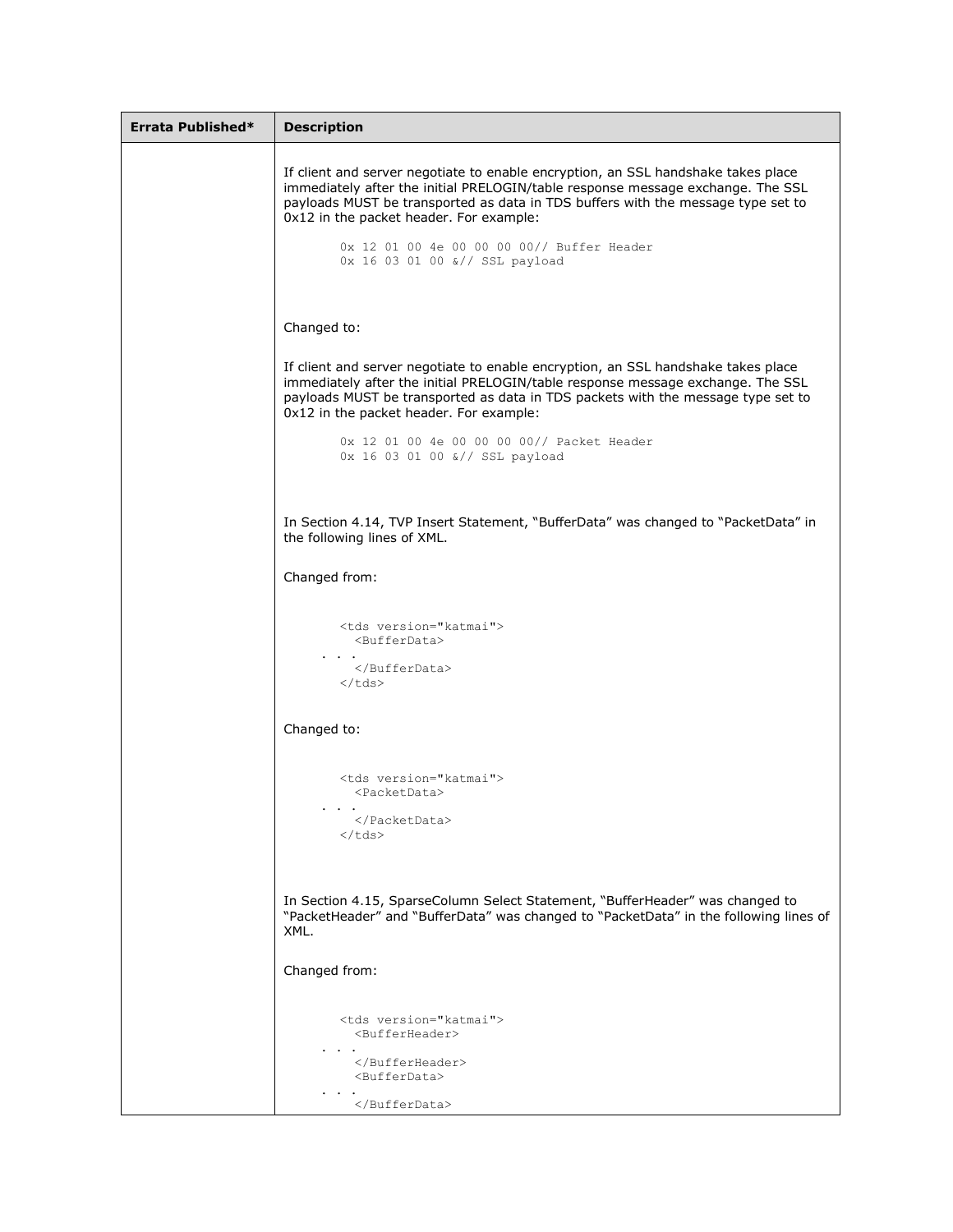```
Errata Published* Description
                   \langle tds \rangleChanged to:
                   <tds version="katmai">
                      <PacketHeader>
                 . . . 
                      </PacketHeader>
                      <PacketData>
                 . . . 
                      </PacketData>
                   \langle tds \rangleIn Section 4.16, FeatureExt with SessionRecovery Feature Data, "BufferHeader" was 
           changed to "PacketHeader" and "BufferData" was changed to "PacketData" in the 
           following lines of XML. 
           Changed from:
                   <tds version="latest">
                      <BufferHeader>
                 . . . 
                      </BufferHeader>
                      <BufferData>
                 . . . 
                      </BufferData>
                   \langle /tds \rangleChanged to:
                   <tds version="latest">
                      <PacketHeader>
                 . . . 
                      </PacketHeader>
                      <PacketData>
                 . . . 
                     </PacketData>
                   </tds>
           In Section 4.17, FeatureExtAck with SessionRecovery Feature Data, "BufferHeader" 
           was changed to "PacketHeader" and "BufferData" was changed to "PacketData" in the
           following lines of XML. 
           Changed from:
                   <tds version="latest">
                      <BufferHeader>
                 . . . 
                      </BufferHeader>
                      <BufferData>
                 . . . 
                      </BufferData>
```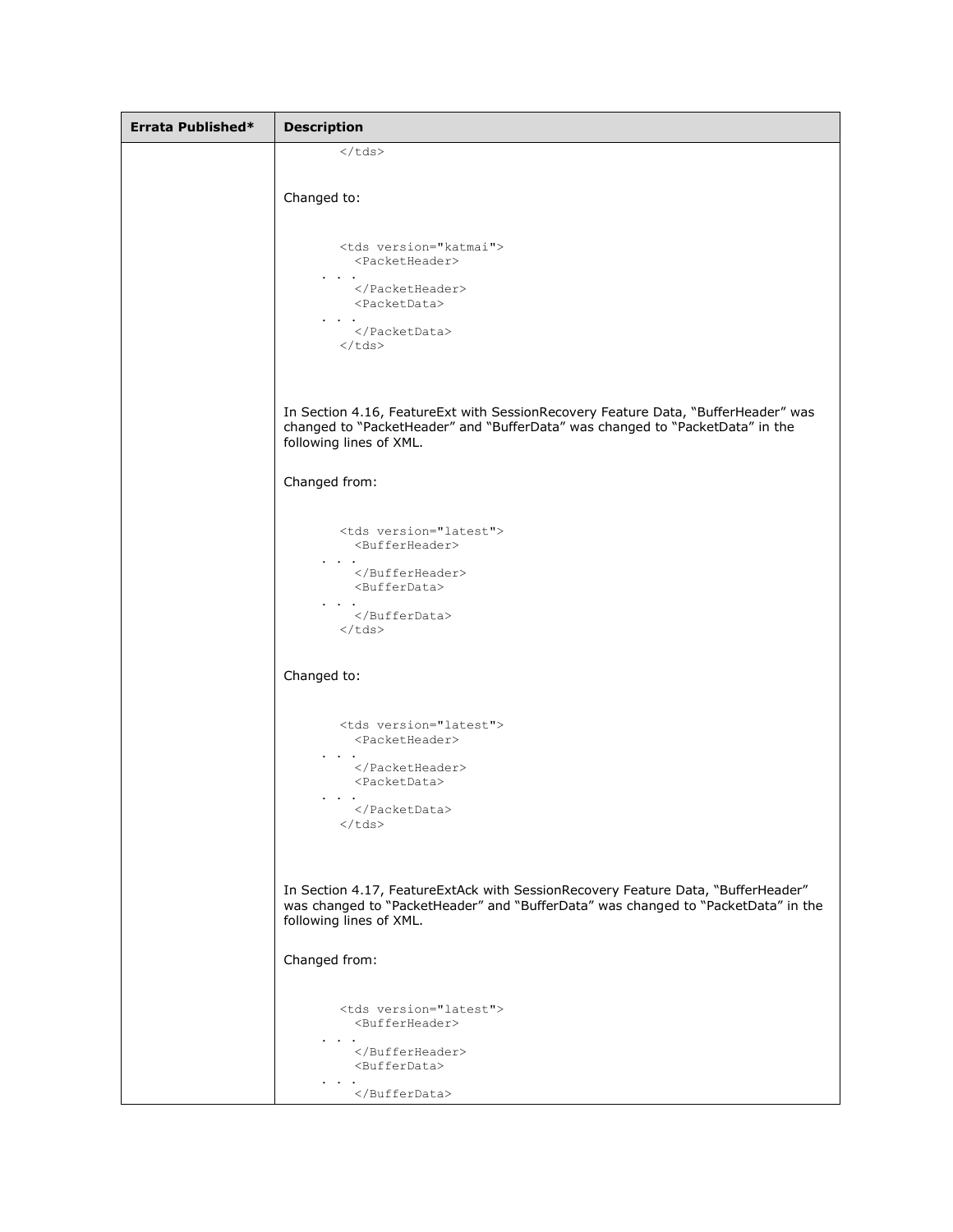| Errata Published* | <b>Description</b>                                                                                                                                                                                                                                                                                                        |  |  |  |
|-------------------|---------------------------------------------------------------------------------------------------------------------------------------------------------------------------------------------------------------------------------------------------------------------------------------------------------------------------|--|--|--|
|                   |                                                                                                                                                                                                                                                                                                                           |  |  |  |
|                   | Changed to:                                                                                                                                                                                                                                                                                                               |  |  |  |
|                   | <tds version="latest"><br/><packetheader><br/></packetheader><br/><packetdata><br/></packetdata><br/><math>\langle / \text{tds} \rangle</math></tds>                                                                                                                                                                      |  |  |  |
|                   | In Section 4.18, Table Response with SessionState Token Data, "BufferHeader" was<br>changed to "PacketHeader" and "BufferData" was changed to "PacketData" in the<br>following lines of XML.                                                                                                                              |  |  |  |
|                   | Changed from:                                                                                                                                                                                                                                                                                                             |  |  |  |
|                   | <tds version="latest"><br/><bufferheader><br/></bufferheader><br/><bufferdata><br/></bufferdata><br/><math>\langle / \text{tds} \rangle</math></tds>                                                                                                                                                                      |  |  |  |
|                   | Changed to:                                                                                                                                                                                                                                                                                                               |  |  |  |
|                   | <tds version="latest"><br/><packetheader><br/></packetheader><br/><packetdata><br/></packetdata><br/></tds>                                                                                                                                                                                                               |  |  |  |
| 2017/07/24        | In Section 6, Appendix A: Product Behavior, in note 1, support by versions of SQL<br>Server and the .NET Framework was clarified by separating the one table into two<br>tables.                                                                                                                                          |  |  |  |
|                   | Changed from:                                                                                                                                                                                                                                                                                                             |  |  |  |
|                   | <1> Section 1.3: The following table describes the latest TDS version that is<br>supported by a particular version of Microsoft SQL Server or the .NET Framework. To<br>determine the earliest TDS version that is supported by a particular SQL Server or<br>.NET Framework version, refer to the product documentation. |  |  |  |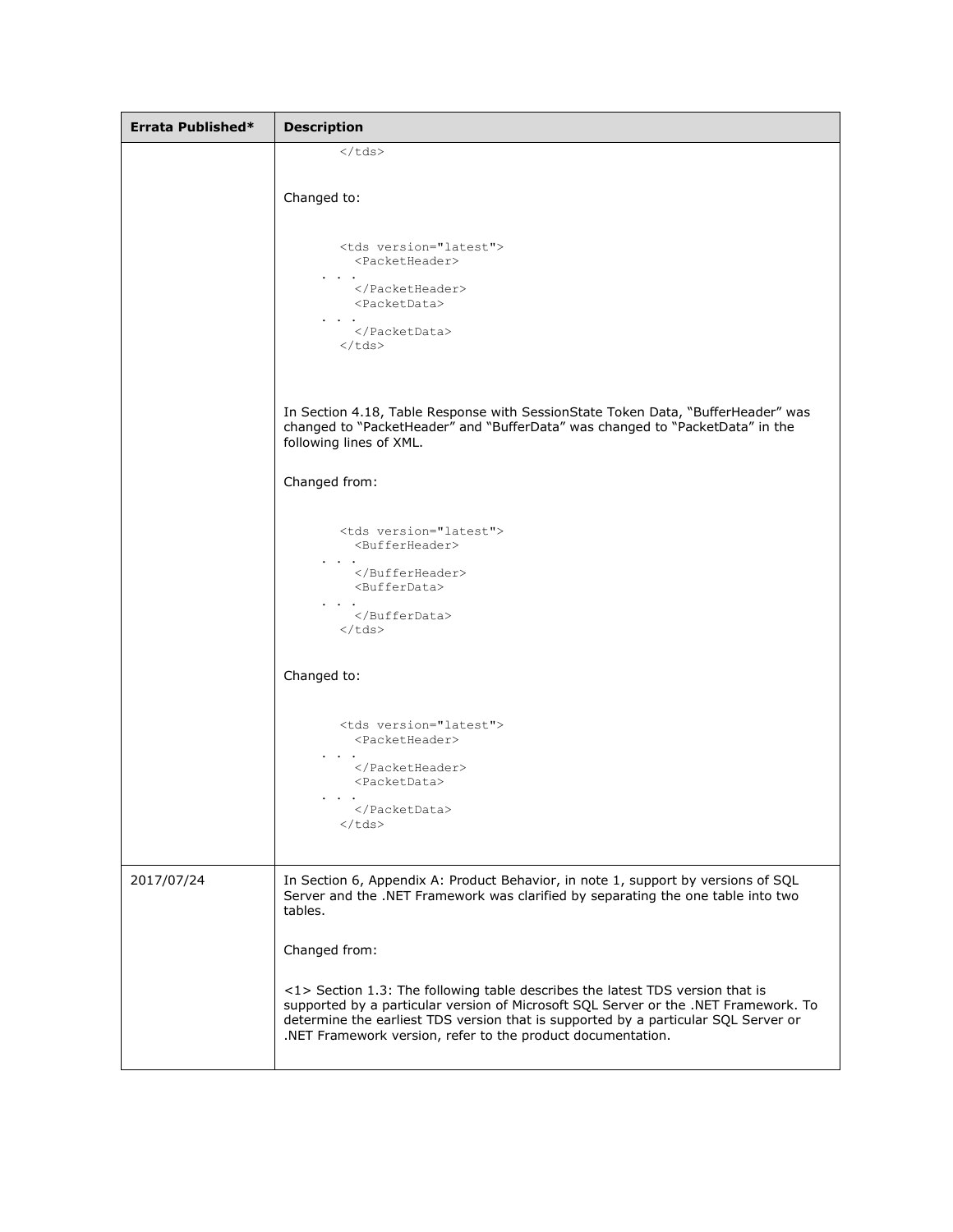| <b>TDS</b> version | <b>SQL Server version</b>                                                    | NET Framework version.                                      |
|--------------------|------------------------------------------------------------------------------|-------------------------------------------------------------|
| 7.0                | SQL Server 7.0                                                               | NET Framework 1.1                                           |
| 7.1                | SQL Server 2000                                                              | NET Framework 1.1                                           |
| 7.1 Revision 1     | SQL Server 2000 SP1                                                          | NET Framework 1.1                                           |
| 7.2                | SQL Server 2005                                                              | NET Framework 2.0                                           |
| 7.3.A              | SQL Server 2008                                                              | NET Framework 4.0                                           |
| 7.3.B              | SQL Server 2008 R2                                                           | NET Framework 4.0                                           |
| 7.4                | SQL Server 2012<br>SQL Server 2014<br>SQL Server 2016<br>SQL Server 2017 RC1 | NET Framework 4.5<br>NET Framework 4.6<br>NET Framework 4.7 |

Changed to:

<1> Section 1.3: The following table describes the latest TDS version that is supported by a particular version of Microsoft SQL Server. To determine the earliest TDS version that is supported by a particular SQL Server version, refer to the product documentation.

| <b>TDS</b> version | <b>SQL Server version</b>                                                    |  |  |
|--------------------|------------------------------------------------------------------------------|--|--|
| 7.0                | SQL Server 7.0                                                               |  |  |
| 7.1                | SQL Server 2000                                                              |  |  |
| 7.1 Revision 1     | SQL Server 2000 SP1                                                          |  |  |
| 7.2                | SQL Server 2005                                                              |  |  |
| 7.3.A              | SQL Server 2008                                                              |  |  |
| 7.3.B              | SQL Server 2008 R2                                                           |  |  |
| 7.4                | SQL Server 2012<br>SQL Server 2014<br>SQL Server 2016<br>SQL Server 2017 RC1 |  |  |

The following table describes the TDS versions that are supported by particular versions of the .NET Framework.

| <b>TDS</b> version | .NET Framework version |
|--------------------|------------------------|
| 7.0                | .NET Framework 1.1     |
| 7.1                | .NET Framework 1.1     |
| 7.1 Revision 1     | .NET Framework 1.1     |
| 72                 | NET Framework 2.0      |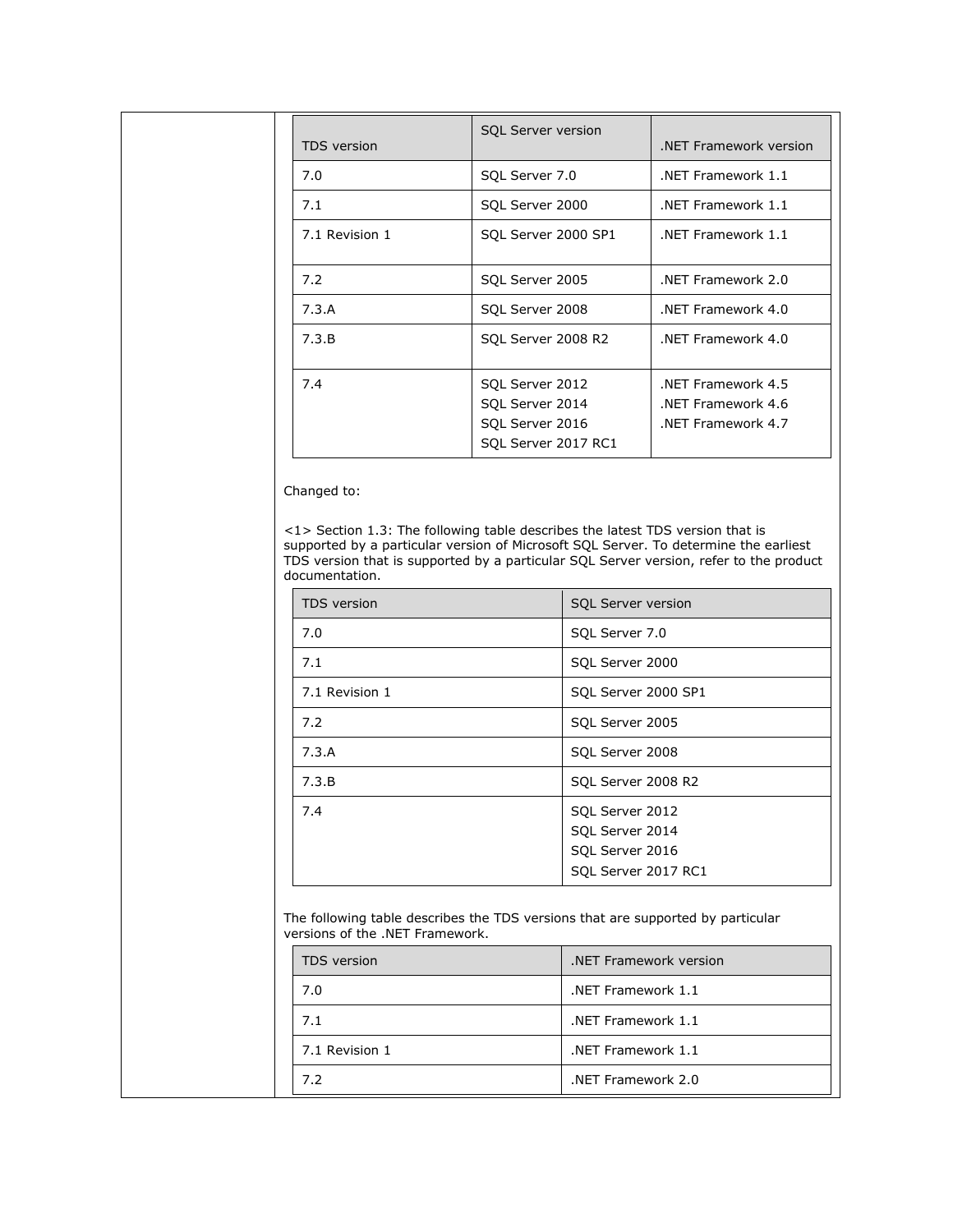| Errata Published* | <b>Description</b>                                                                                                                                                                                                                                                                                                                                                                                                                                                                                                                                  |                 |       |             |                                                                                                                                                                                                                                                                                                                                                                                                                                           |
|-------------------|-----------------------------------------------------------------------------------------------------------------------------------------------------------------------------------------------------------------------------------------------------------------------------------------------------------------------------------------------------------------------------------------------------------------------------------------------------------------------------------------------------------------------------------------------------|-----------------|-------|-------------|-------------------------------------------------------------------------------------------------------------------------------------------------------------------------------------------------------------------------------------------------------------------------------------------------------------------------------------------------------------------------------------------------------------------------------------------|
|                   |                                                                                                                                                                                                                                                                                                                                                                                                                                                                                                                                                     | 7.3.A           |       |             | NET Framework 2.0<br>NET Framework 4.0                                                                                                                                                                                                                                                                                                                                                                                                    |
|                   |                                                                                                                                                                                                                                                                                                                                                                                                                                                                                                                                                     | 7.3.B           |       |             | NET Framework 2.0<br>NET Framework 4.0                                                                                                                                                                                                                                                                                                                                                                                                    |
|                   |                                                                                                                                                                                                                                                                                                                                                                                                                                                                                                                                                     | 7.4             |       |             | NET Framework 4.5<br>NET Framework 4.6<br>NET Framework 4.7                                                                                                                                                                                                                                                                                                                                                                               |
| 2017/07/24        | In Section 6, Appendix A: Product Behavior, in note 24, SQL Server 2016 was added<br>to the list of products. Changed from:                                                                                                                                                                                                                                                                                                                                                                                                                         |                 |       |             |                                                                                                                                                                                                                                                                                                                                                                                                                                           |
|                   | <24> Section 2.2.6.4: ANSI DEFAULTS, CURSOR CLOSE ON COMMIT,<br>IMPLICIT_TRANSACTIONS, and ROWCOUNT are supported only by SQL Server 7.0,<br>SQL Server 2000, SQL Server 2005, SQL Server 2008, SQL Server 2008 R2, SQL<br>Server 2012, and SQL Server 2014.                                                                                                                                                                                                                                                                                        |                 |       |             |                                                                                                                                                                                                                                                                                                                                                                                                                                           |
|                   |                                                                                                                                                                                                                                                                                                                                                                                                                                                                                                                                                     | Changed to:     |       |             |                                                                                                                                                                                                                                                                                                                                                                                                                                           |
|                   | <24> Section 2.2.6.4: ANSI_DEFAULTS, CURSOR_CLOSE_ON_COMMIT,<br>IMPLICIT_TRANSACTIONS, and ROWCOUNT are supported by SQL Server 7.0, SQL<br>Server 2000, SQL Server 2005, SQL Server 2008, SQL Server 2008 R2, SQL Server<br>2012, SQL Server 2014, and SQL Server 2016.                                                                                                                                                                                                                                                                            |                 |       |             |                                                                                                                                                                                                                                                                                                                                                                                                                                           |
| 2017/06/15        | In Section 2.2.6.4, LOGIN7, in the Stream Parameter Details table, in the description<br>of the OffsetLength parameter, the eleventh bullet was changed from:<br>• ClientID: The unique client ID (created used NIC address).<br>Changed to:<br>• ClientID: The unique client ID (created by using the NIC address). ClientID is the<br>MAC address of the physical network layer. It is used to identify the client that is<br>connecting to the server. This value is mainly informational, and no processing steps<br>on the server side use it. |                 |       |             |                                                                                                                                                                                                                                                                                                                                                                                                                                           |
| 2017/06/15        | In Section 2.2.6.5, PRELOGIN, in the first table, the description of the VERSION token<br>was revised, and a new product behavior note was added. The first row of the table<br>was changed from:                                                                                                                                                                                                                                                                                                                                                   |                 |       |             |                                                                                                                                                                                                                                                                                                                                                                                                                                           |
|                   |                                                                                                                                                                                                                                                                                                                                                                                                                                                                                                                                                     | PL OPTION TOKEN | Value | Description |                                                                                                                                                                                                                                                                                                                                                                                                                                           |
|                   |                                                                                                                                                                                                                                                                                                                                                                                                                                                                                                                                                     | <b>VERSION</b>  | 0x00  |             | PL OPTION DATA = UL VERSION<br>US SUBBUILD<br>UL_VERSION is represented in network byte<br>order (big-endian).<br>The server SHOULD use the VERSION sent by<br>the client to the server. The client SHOULD use<br>the version returned from the server to<br>determine which features are enabled or<br>disabled. The client SHOULD do this only if it is<br>known that this feature is supported by that<br>version of the database.<28> |
|                   | <28> Section 2.2.6.5: The US_SUBBUILD returned by SQL Server is always 0.<br>Changed to:                                                                                                                                                                                                                                                                                                                                                                                                                                                            |                 |       |             |                                                                                                                                                                                                                                                                                                                                                                                                                                           |
|                   |                                                                                                                                                                                                                                                                                                                                                                                                                                                                                                                                                     | PL_OPTION_TOKEN | Value | Description |                                                                                                                                                                                                                                                                                                                                                                                                                                           |
|                   |                                                                                                                                                                                                                                                                                                                                                                                                                                                                                                                                                     | <b>VERSION</b>  | 0x00  |             | PL OPTION DATA = UL VERSION                                                                                                                                                                                                                                                                                                                                                                                                               |